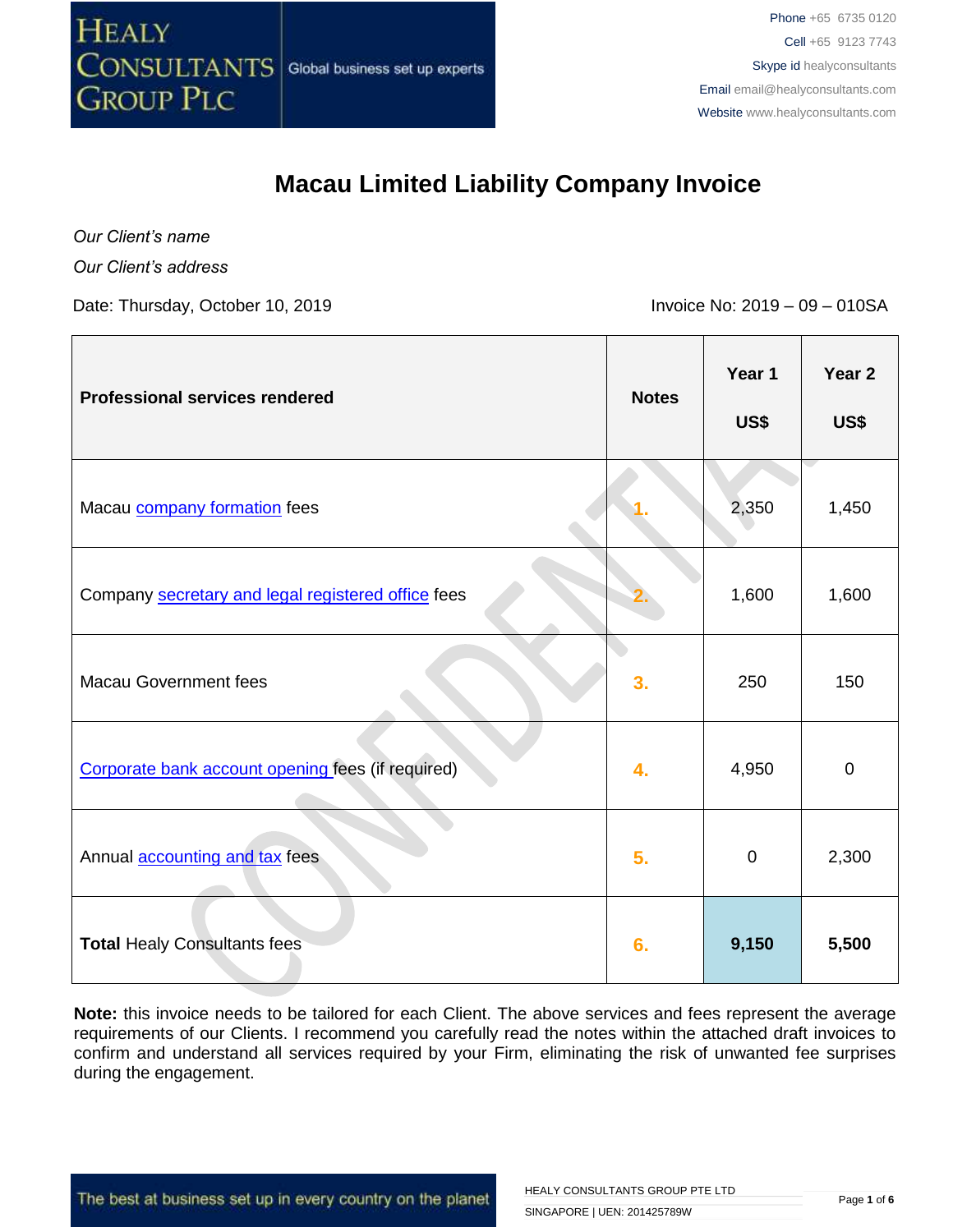

### **Macau Limited Liability Company Invoice**

### *Notes to invoice above*

**1.** Healy Consultants Group PLC fees to efficiently and effectively complete Macau company registration within 2 [week](https://www.healyconsultants.com/china-company-registration/fees-timelines/) by **i)** providing M&AA for our Client's business activities; **ii)** reserving a company name with the Macau [Commercial Registry Office](https://www.dsaj.gov.mo/KioskWeb/layout/CrcbmControl.jsp?actionPath=CrcbmBody_intro_pt.htm&lang=pt) (CRCBM); **iii)** settling Government fees and **iv)** preparing a high quality company incorporation application for submission to CRCBM;

All [engagement fees](http://www.healyconsultants.com/company-registration-fees/) are agreed and paid up front and agree to the fees published on our country web pages. Consequently, there are no hidden fees, surprises or ambushes throughout the engagement. All engagement deadlines are agreed up front in the form of a [detailed project plan,](http://www.healyconsultants.com/index-important-links/example-project-plan/) mapping out [deliverables](http://www.healyconsultants.com/deliverables-to-our-clients/) by week throughout the engagement term;

Every week during the engagement, Healy Consultants Group PLC will email our Client a detailed status [update.](http://www.healyconsultants.com/index-important-links/weekly-engagement-status-email/) Our Client is immediately informed of engagement problems together with solutions. Your dedicated engagement manager is reachable by phone, sms, Skype, [WhatsApp,](https://www.whatsapp.com/) live chat, [Viber](http://www.viber.com/en/) and email and will communicate in your preferred language;

**2.** While the Macau [Commercial Code](https://bo.io.gov.mo/bo/i/99/31/codcomen/codcom0201.asp#ss4a237) does not require the appointment of a resident company secretary, most of our Clients request Healy Consultants Group PLC to supply a Macau Company Secretary and our annual responsibilities include **i)** preparation and filing of the legal Annual Return **ii)** securely maintain company records and chop **iii)** liaise with the Macau Government on behalf of our Client and **iv)** legal filing of changes of company structure;

In accordance with [Macau Commercial Code,](https://bo.io.gov.mo/bo/i/99/31/codcomen/codcom0201.asp#ss4a237) a Company shall as from the date of its incorporation have a legal registered office in Macau, to which all official Government communications and notices may be addressed and which shall be open and accessible to the public for not less than 3 hours during ordinary business hours on each day, Saturdays, weekly and public holidays excepted. To comply with this statutory requirement, Healy Consultants Group PLC will supply the registered office address of your Macau Company. Thereafter, this address will be used to receive Government correspondence including **a)** Annual Tax Return **b)** Notice of changes in Macau Company Law **c)** Notice of liquidation of company. Most of our Clients wish to place such office address on invoices, contracts, websites and business cards;

- **3.** This fee is an estimate of Government costs payable during your Firm's engagement. All Government fee payments will be supported by original receipts and invoices. Examples of Government costs include **i)** reserving the company name **ii)** obtain the certificate of incorporation with the Companies Registry, **iii)** sign up with inland revenue department **iv)** apply for business license;
- **4.** Healy Consultants Group PLC will be pleased to open a Macau corporate bank account without travel. It is a time consuming task, Healy Consultants Group PLC will shelter our Client from the administrative challenges. As you can appreciate, it is a difficult task to obtain bank account approval through a newly formed company, when shareholders and directors and bank signatories reside overseas;

Healy Consultants Group PLC will prepare a business plan for the bank to optimize the probability of corporate bank account approval. Depending on our Client's business and nationality, there is a 75% probability the banks will request a bank signatory to travel for a one-hour bank interview. Healy Consultants Group PLC will try its best to negotiate with the bank for a travel exemption. If our Client must travel to Macau for corporate bank account opening, Healy Consultants Group PLC will refund our Client US\$450;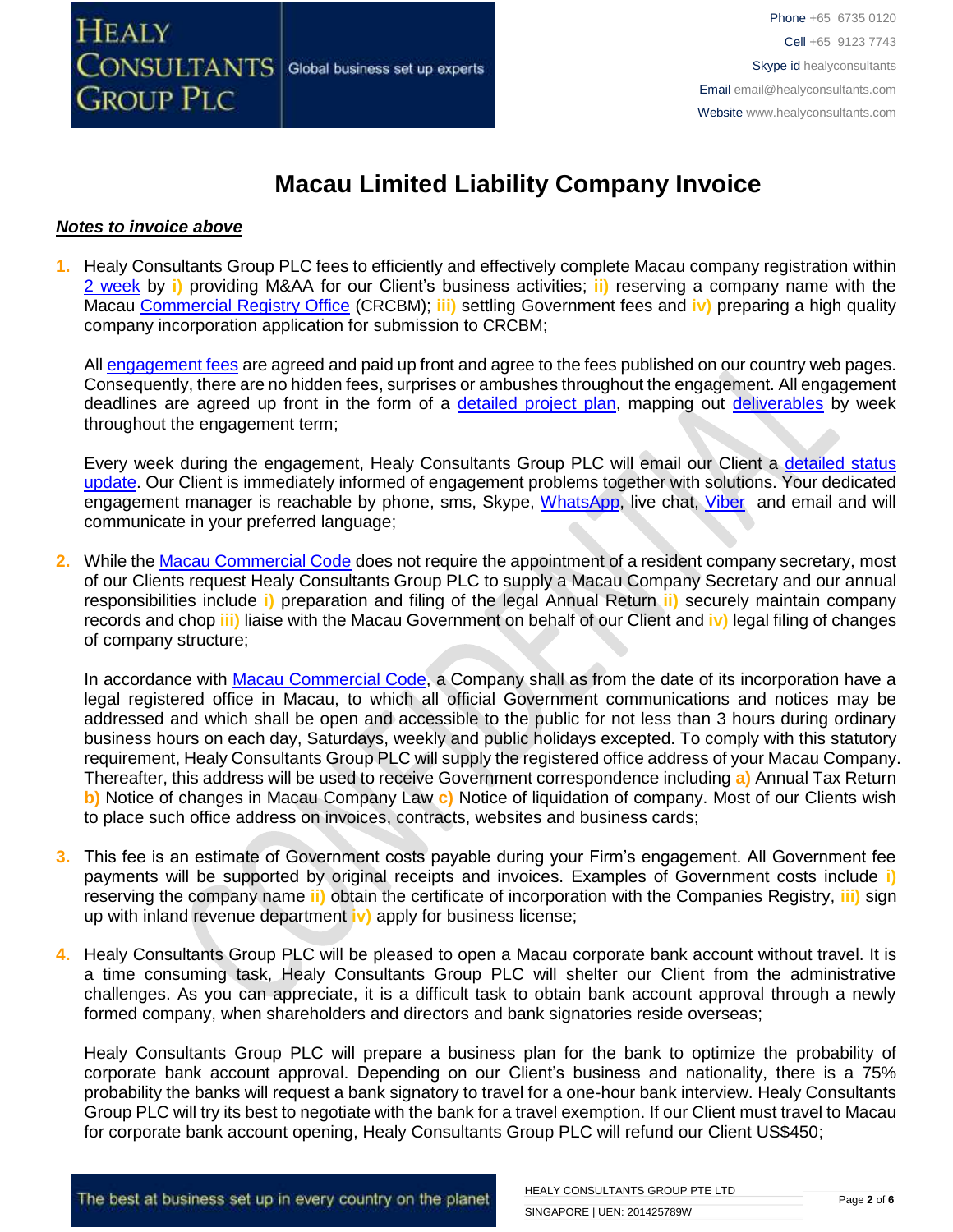**HEALY**  $\overline{\text{CONSULTANTS}}\vert$  Global business set up experts **GROUP PLC** 

# **Macau Limited Liability Company Invoice**

The banks enjoy ultimate power of approval of corporate bank account applications. Consequently, guaranteed success is outside of Healy Consultants Group PLC's control. What is inside our control is the preparation and submission of a high-quality bank application that maximizes the likelihood of approval. To date, we enjoy a high approval record because of [our global banking relationships](http://www.healyconsultants.com/international-banking/corporate-accounts/) and determination.







Global banks continue to tighten corporate bank account opening procedures, their internal compliance departments completing more thorough due diligence of Clients. Consequently, our Clients should expect the bank account approval period to take minimum 4 weeks from submission of a complete quality application. Furthermore, global banks now require extra KYC information on the business and its directors, bank signatories and shareholders, including **i)** sales contracts and invoices with customers based in location close to the country of corporate bank account opening; **ii)** lease agreement and **iii)** proof of net worth from the shareholders and evidence the same are complying with their local taxation reporting obligations

- **5.** For an active trading company, these **accounting and tax** fees are an estimate of Healy Consultants Group PLC fees to efficiently and effectively discharge your annual company accounting and tax obligations. Following receipt of a set of draft accounting numbers from your company, Healy Consultants Group PLC will more accurately advise accounting and tax fees. For a dormant company, Healy Consultants Group PLC fees are only US\$950;
- **6.** All fees quoted in this invoice correspond to fees quoted [on Healy Consultants Group PLC's website.](http://www.healyconsultants.com/company-registration-fees/) Please review this invoice carefully to identify errors. During the rush of the business day, it is possible that Healy Consultants Group PLC inadvertently made fee calculation errors, typing errors or omitted services or omitted historic fee payments from Clients. In the unfortunate event you identify invoice errors, please revert to me directly re the same. I apologize in advance if I or my staff made invoice errors;
- **7.** Assuming our Clients re-engage Healy Consultants Group PLC in year 2, this fee is an estimate of the fees payable next year, 12 months after the date of company registration;
- **8.** The fees quoted in this invoice are an average of the fees of a typical Macau engagement. Only after agreeing each individual client's business structure and needs, can Healy Consultants provide a custom, tailored fee quotation. Unfortunately, government fees and procedures vary by industry by company. If during the engagement, Healy Consultants realizes the company incorporation is more complex than anticipated, requiring large investment of time, my Firm will revert to request additional fees;
- **9.** In accordance with [Macau Commercial Code](https://bo.io.gov.mo/bo/i/99/31/codcomen/indice.asp) the minimum capital requirement for Macau limited liability company is MOP25,000 (US\$3,100);
- **10.** Depending on our Client's business and nationality, the Macau Government may require a special regulatory license to carry on your business in the country. Healy Consultants Group PLC will assist our Client secure license approval. However, the Government enjoys ultimate power of approval of company registrations and business licenses;

The best at business set up in every country on the planet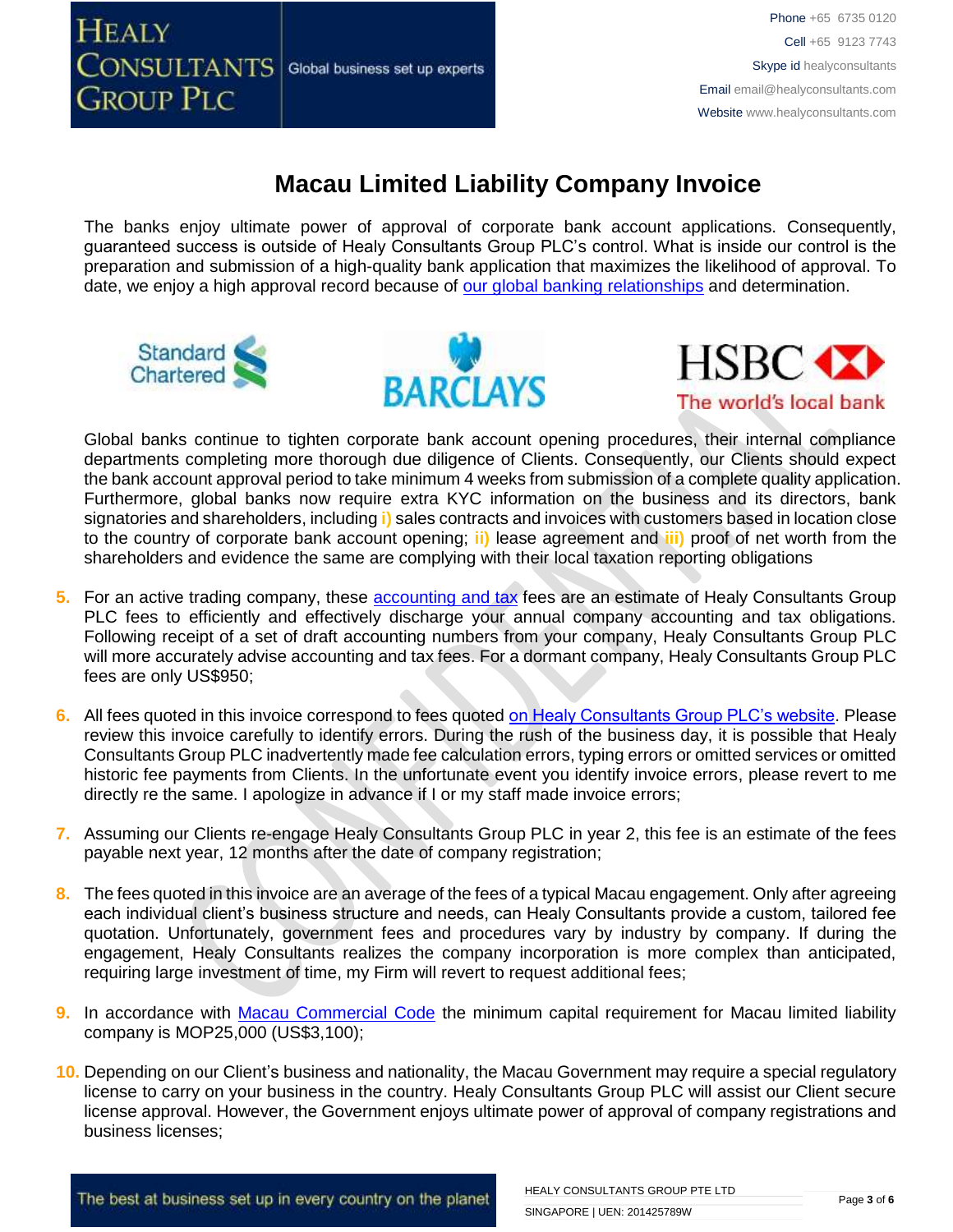CONSULTANTS Global business set up experts **GROUP PLC** 

**HEALY** 

# **Macau Limited Liability Company Invoice**

- **11.** If required, Healy Consultants Group PLC will be pleased to assist your firm to secure employee visa approvals. Our fee is US\$7,950 for the first employee, US\$6,950 for the second employee, US\$5,950 per employee thereafter. Our employee visa fees includes preparation of a quality visa application and submitting to the correct Government immigration officers. The Government enjoys ultimate power of approval of visa applications. Consequently, guaranteed success is outside of Healy Consultants' control. What is inside our control is the preparation and submission of a high quality immigration visa application that maximizes the likelihood of visa approval;
- **12.** If our Client and Healy Consultants Group PLC properly plan this engagement, our Clients will *not* have to travel during this engagement. Healy Consultants Group PLC will efficiently complete company registration and corporate bank account opening in a timely manner without our Client's presence. Instead, our Client will need to **i)** sign and get documents legalized in the embassy in their country of origin; and **ii)** courier the originals to Healy Consultants Group PLC's office



- 13. If our Client requires nominee shareholder and director [services,](http://www.healyconsultants.com/corporate-outsourcing-services/nominee-shareholders-directors/) Healy Consultants Group PLC will be pleased to assist. Our fee for professional, passive nominee corporate [shareholder](http://www.healyconsultants.com/national-shareholder-services/) amounts to US\$2,100 per annum. Our fee to be both nominee director and shareholder amounts to US\$8,600 per annum. Being the sole shareholders and sole director of a Client's company exposes Healy Consultants Group PLC to reputation, litigation and financial risk;
- **14.** Some of our Clients request Healy Consultants Group PLC to provide temporary shared [office space](http://www.healyconsultants.com/virtual-office/) for 6 months until their preferred business premises is found. If your Firm requires this service, our one-time fee is US\$950. Monthly rental thereafter is paid directly to the landlord, independently of Healy Consultants Group PLC
- **15.** It is important our Clients are aware of their personal and corporate tax obligations in their country of residence and domicile; and they will fulfil those obligations annually. Let us know if you need Healy Consultants Group PLC help to clarify your local and international annual tax reporting obligations;
- **16.** Some of our Clients engage Healy Consultants Group PLC to [recruit](http://www.healyconsultants.com/corporate-outsourcing-services/how-we-help-our-clients-recruit-quality-employees/) local employees. We have a lot of experience in this area and we are quite skilled at securing quality candidates for our Clients;
- **17.** Monthly, quarterly and mid-year Government tax obligations include **i)** monthly payroll reporting and **ii)** quarterly corporation tax returns. If you need our help, Healy Consultants Group PLC can complete monthly Government reporting for a monthly fee of US\$860. Healy Consultants Group PLC' monthly support will include **i)** receive in Dropbox the monthly invoices from our client **ii)** label monthly bank statement transactions and **iii)** monitor monthly profit levels to minimize annual tax **iv)** submission of monthly employee payroll reporting;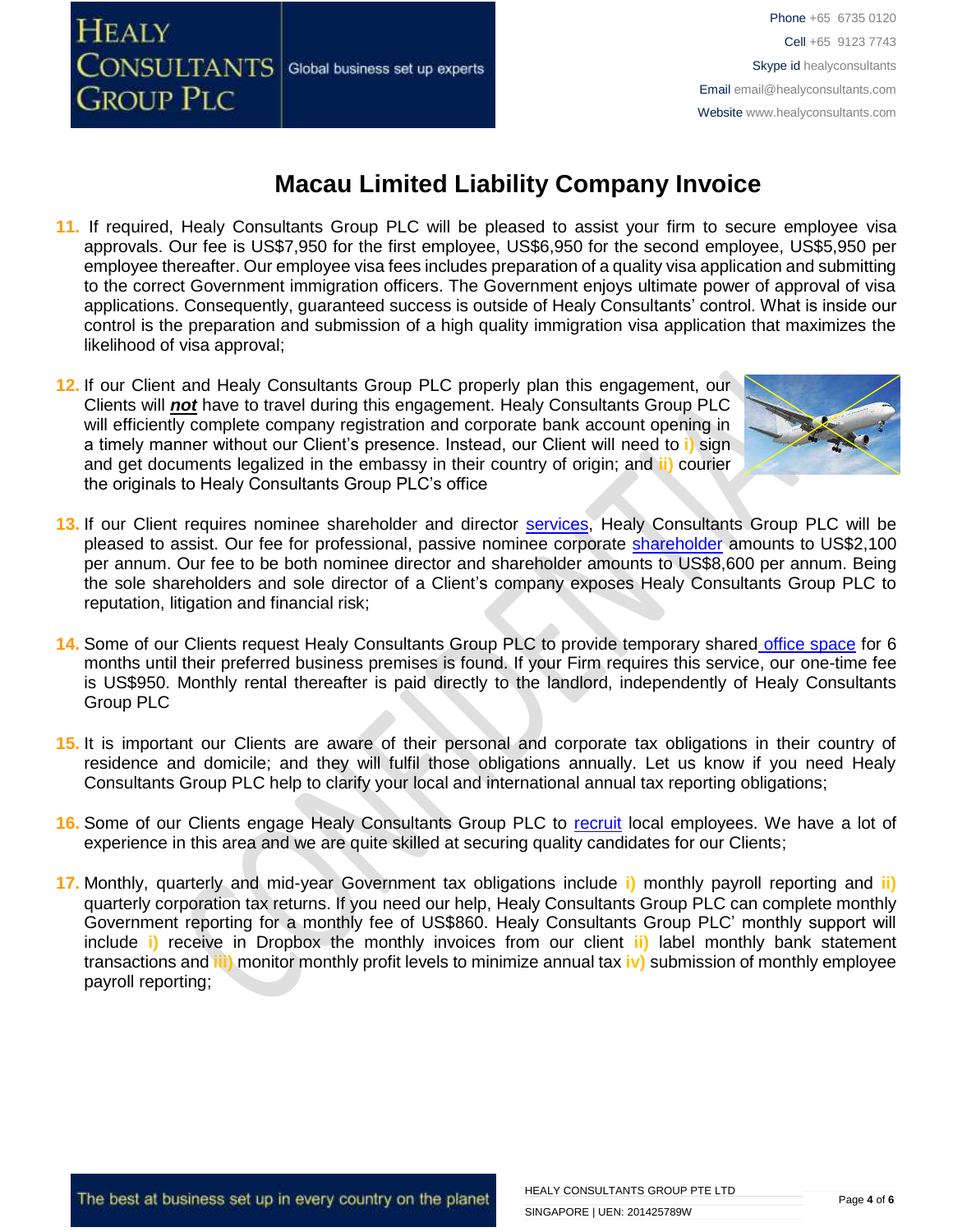

# **Macau Limited Liability Company Invoice**

- **18.** Some of our Clients require an [immediate solution](http://www.healyconsultants.com/hong-kong-company-registration/turnkey-solutions/) (click link). With this strategy, within a day Healy Consultants Group PLC can supply our Client **i)** an existing dormant company number and **ii)** an already approved Macau corporate bank account number and **iii)** a business address. Turnkey solutions are attractive to those entrepreneurs who wish to immediately close a country deal, sign a contract or invoice a customer. Our Clients will not have to travel to Macau for change of bank signatory;
- **19.** During the engagement, shareholders and directors' documents may need to be translated into the local language; before the Government and Bank approves company registration and corporate bank account opening respectively. Consequently, our Client should budget for possible additional translation and embassy attestation fees. Either our Client or Healy Consultants Group PLC can complete this administrative task;
- **20.** As always, Healy Consultants Group PLC will negotiate with all third parties to eliminate or reduce additional engagement costs. For transparency purposes, all third-party fee payments will be supported by original receipts and invoices. Examples of possible third-party payments include **i)** embassy fees **ii)** notary public costs **iii)** official translator fees;
- **21.** To assist our Clients minimize Forex costs, we offer the payment in SG\$, Euro, Pound or US\$. Kindly let me know in which currency your Firm prefers settling our fees and I will send an updated invoice, thank you;
- **22.** Some of our Clients request Healy Consultants Group PLC to provide temporary shared [office space](http://www.healyconsultants.com/virtual-office/) for 6 months until their preferred business premises is found. If your Firm requires this service, our one-time fee is US\$950. Monthly rental thereafter is paid directly to the landlord, independently of Healy Consultants Group PLC;
- **23.** As stipulated on our business website and in section 3 of our engagement letter, Healy Consultants will only commence the engagement following **i)** settlement of our fees and **ii)** completion and signing of our legal engagement letter;
- 24. Healy Consultants Group PLC will only incorporate your company after 75% of [due diligence documentation](http://www.healyconsultants.com/due-diligence/) is received by email. Healy Consultants Group PLC will only open a corporate bank account after 100% of the Client's original due diligence documentation is received by courier;
- 25. During the annual renewal engagement with our Client, our in-house Legal and Compliance Department [\(click link\)](http://www.healyconsultants.com/about-us/key-personnel/cai-xin-profile/) reviews the quality and completeness of our Client file. Consequently, Healy Consultants Group PLC may revert to our Client to ask for more up to date [due diligence documentation;](http://www.healyconsultants.com/due-diligence/)
- **26.** To assist our Clients to minimize foreign exchange costs, we offer the payment in SG\$, Euro, Pounds or US\$. Kindly let me know in which currency your Firm prefers to settle our fees and I will send an updated invoice, thank you: